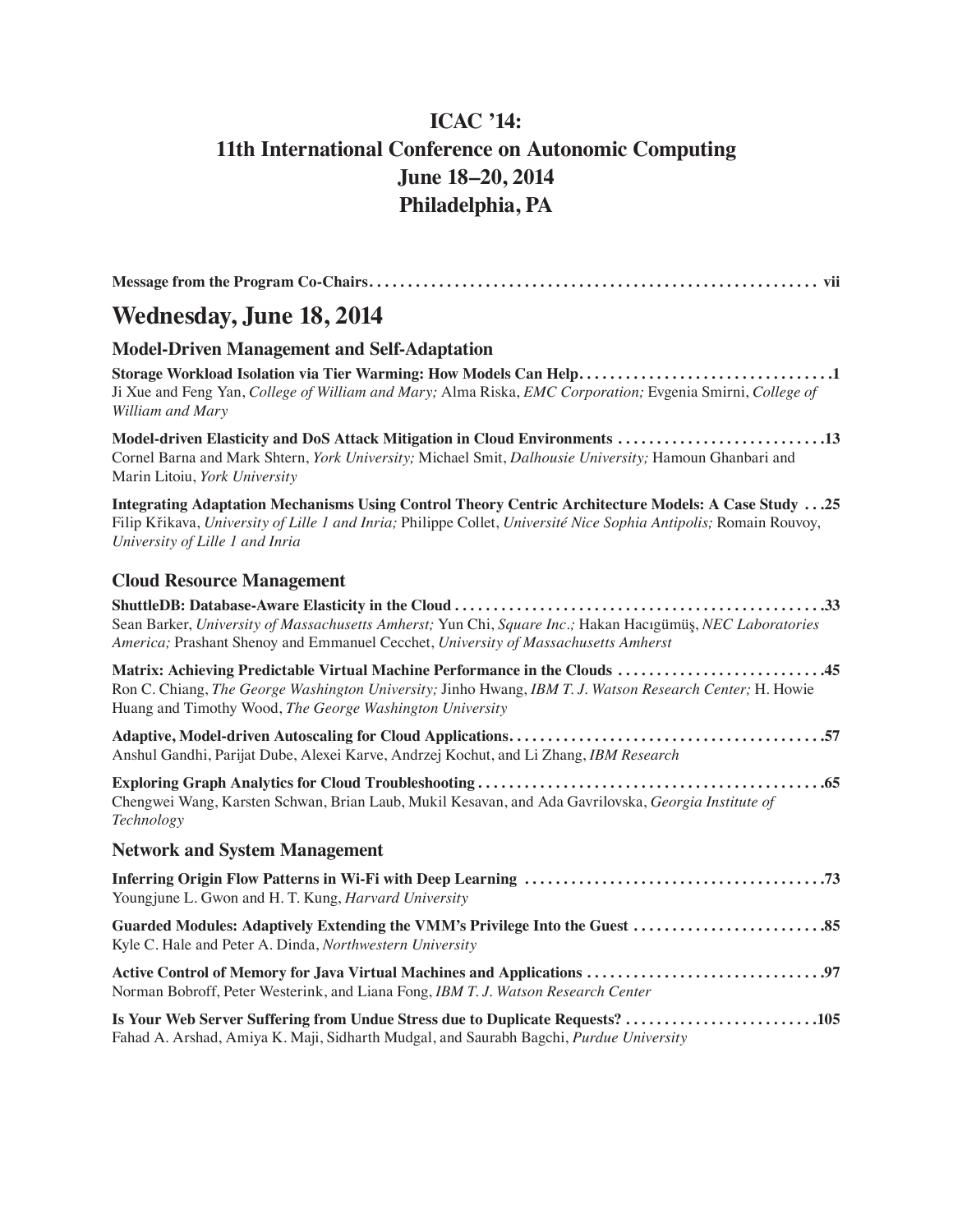# **Thursday, June 19, 2014**

### **MDBS Track**

| Cristina L. Abad, Escuela Superior Politécnica del Litoral; Yi Lu and Roy H. Campbell, University of Illinois at<br>Urbana-Champaign; Nathan Roberts, Yahoo, Inc.                                                                                                         |
|---------------------------------------------------------------------------------------------------------------------------------------------------------------------------------------------------------------------------------------------------------------------------|
| Towards Combining Online & Offline Management for Big Data Applications 121                                                                                                                                                                                               |
| Brian Laub, Chengwei Wang, Karsten Schwan, and Chad Huneycutt, Georgia Institute of Technology                                                                                                                                                                            |
| Mazda A. Marvasti, Arnak V. Poghosyan, Ashot N. Harutyunyan, and Naira M. Grigoryan, VMware, Inc.                                                                                                                                                                         |
| User-Centric Heterogeneity-Aware MapReduce Job Provisioning in the Public Cloud 137<br>Eric Pettijohn and Yanfei Guo, University of Colorado, Colorado Springs; Palden Lama, University of Texas at<br>San Antonio; Xiaobo Zhou, University of Colorado, Colorado Springs |
| <b>SCPS Track</b>                                                                                                                                                                                                                                                         |
| <b>Exploiting Temporal Diversity of Water Efficiency to Make Data Center Less "Thirsty"145</b><br>Mohammad A. Islam, Kishwar Ahmed, Shaolei Ren, and Gang Quan, Florida International University                                                                          |
| Real-time Edge Analytics for Cyber Physical Systems using Compression Rates153<br>Sokratis Kartakis and Julie A. McCann, Imperial College London                                                                                                                          |
| Usman Adeel, Shusen Yang, and Julie A. McCann, Imperial College London                                                                                                                                                                                                    |
| Gait Recognition using Encodings with Flexible Similarity Metrics169<br>Michael B. Crouse, Kevin Chen, and H.T. Kung, Harvard University                                                                                                                                  |

## **Friday, June 20, 2014**

## **Scheduling, Pricing, and Incentive**

| On-demand, Spot, or Both: Dynamic Resource Allocation for Executing Batch Jobs in the Cloud 177<br>Ishai Menache, Microsoft Research; Ohad Shamir, Weizmann Institute; Navendu Jain, Microsoft Research                                                   |
|-----------------------------------------------------------------------------------------------------------------------------------------------------------------------------------------------------------------------------------------------------------|
| Real-Time Scheduling of Skewed MapReduce Jobs in Heterogeneous Environments 189<br>Nikos Zacheilas and Vana Kalogeraki, Athens University of Economics and Business                                                                                       |
| Shaolei Ren and Mohammad A. Islam, Florida International University                                                                                                                                                                                       |
| <b>Resource and Workload Management</b>                                                                                                                                                                                                                   |
| Nuno Diegues and Paolo Romano, INESC-ID and Instituto Superior Técnico, University of Lisbon                                                                                                                                                              |
| <b>CloudPowerCap: Integrating Power Budget and Resource Management across a</b><br>Yong Fu, Washington University in St. Louis; Anne Holler, VMware; Chenyang Lu, Washington University in St.<br>Louis                                                   |
| A Comprehensive Resource Management Solution for Web-based Systems 233<br>Filippo Seracini, Massimiliano Menarini, and Ingolf Krüger, University of California, San Diego; Luciano<br>Baresi, Sam Guinea, and Giovanni Quattrocchi, Politecnico di Milano |
| PCP: A Generalized Approach to Optimizing Performance Under Power Constraints through<br>Henry Hoffmann, University of Chicago; Martina Maggio, Lund University                                                                                           |